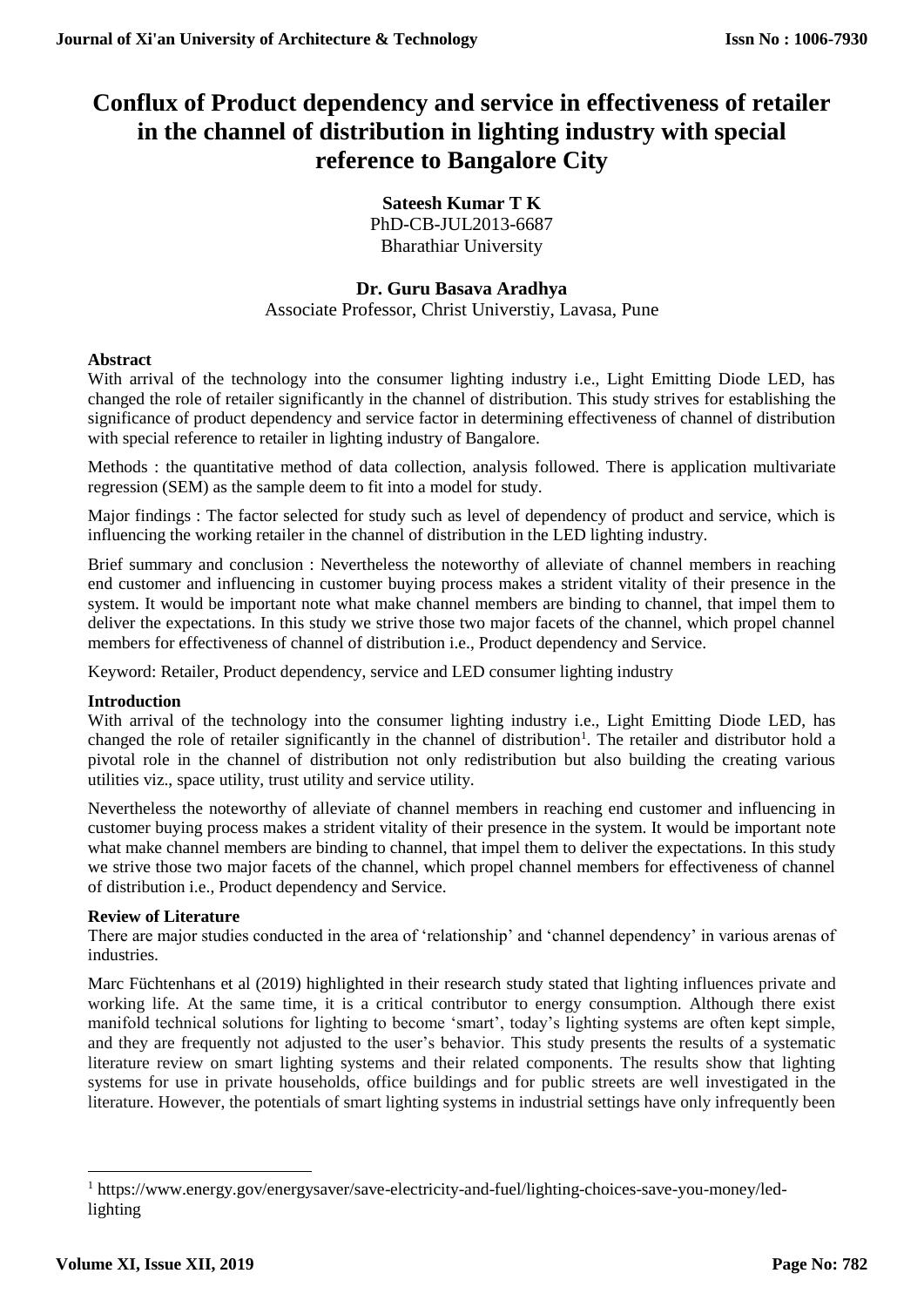discussed. The aim of this study therefore is to present the state-of-knowledge on smart lighting systems and to highlight the potentials of such systems for production and logistics facilities<sup>2</sup>.

Three main approaches are enlisted in determining the 'levels of dependency' viz.,

- 1) Sales & profit developed by El-Anasary and Stern (1972)
	- $\Rightarrow$  profit contributed by source firm to target firm
	- $\Rightarrow$  expected or perceived profit & sales by target firm
- 2) 'Role of performance' developed by Frazier (1983a), Hunt & Nevin (1974) and Lusch (1976)
	- $\Rightarrow$  Source firm's role performance is perceived to be high, the target role is highly motivated to maintain in exchange relationship
	- $\Rightarrow$  Perceived role of source is high and with fewer alternatives for target to replace sufficiently
- 3) Transaction cost analysis by Heide and John (1988)
	- $\Rightarrow$  Investment by source firm on target firm on specific transactions and reduced by bonding behaviour (selling of investment) by target firm
- 4) Others who developed are Frazeir and Summers (1986), Skinner and Guiltinan (1985), Anderson and Narus (1984) highlighted similarity among the concepts as above on dependency arguments.

However, the target firm dependency relates closely with source firm control (positively) on the source (Anderson, Lodish & Weitz 1987; Brown, Lusch (1983); Etgar (1976). Nevertheless, the application of the above is not universal nor industry in general Muehiling (1969); Stern and Gorman (1969)

With above discussion and the context of the study there is little attention made to other facets of the LED lighting industry in general, and product & services dependency level in specific. The specific dependency level is studied vastly in the context of power, communications, relations etc., yet, there are dynamics that influence and impact the functioning channel of distribution. Having significance of the seller market in LED lighting industry, it imperative that marketer need to handle by relationship marketing.

Now, the research is getting narrow down to understand the level of dependency based on product and services aspects. Before venturing it one should understand what is focal market i.e., electrical lamp industry 'is it buyer or seller market'. The seller market is – barrier to entry due to investment and infrastructure (Jain 1984; Kegan 1984), whereas 'buyer market' where the service and product demand on higher side with advanced infrastructure, strict norms and higher consumerism (Baker & 'Al-Haddad 1985; Sudhir Kale 1989). It is high to find more opportunities for channel member in 'developing country like India, where as more opportunity for producers or marketer in developed country. Here we can find the variability between the research of Western or developed nation to under-developed scenario market. (Gunawardane 2012)

"A customer purchase decision for product is not only influenced by product value, but also by the price/quality bundle available to support use of the product" Morris A Cohen (1997), emphasises on the other *factors,* such as by whom its available and what is available with appropriate service. *So the 'whom' is 'dealer/retailer', what is 'product and service'.* 

# **Research Design**

The research is designed to conceptualize the significance two major facets of channel of distribution viz., retailer's product dependency and services in the channel of LED lighting products. It starts with embarking on novel concept; hence it is empirical in nature and analytical in describing and evaluating conceptualising with the data collected.

'Descriptive and empirical' as it bestows light on potent or dynamics of sales person functions which are impacting effective channel of distribution as perceived by other channel members. Subsequently it 'explores' new dimension which comprises parameters. Furthermore we analyses the impact of those

1

<sup>&</sup>lt;sup>2</sup> Marc Füchtenhans et al (2019) : Literature review on smart lighting systems and their application in industrial settings; Conference: 6th International Conference on Control, Decision and Information Technologies, At Paris, France; Conference Paper · April 2019; DOI: 10.1109/CoDIT.2019.8820539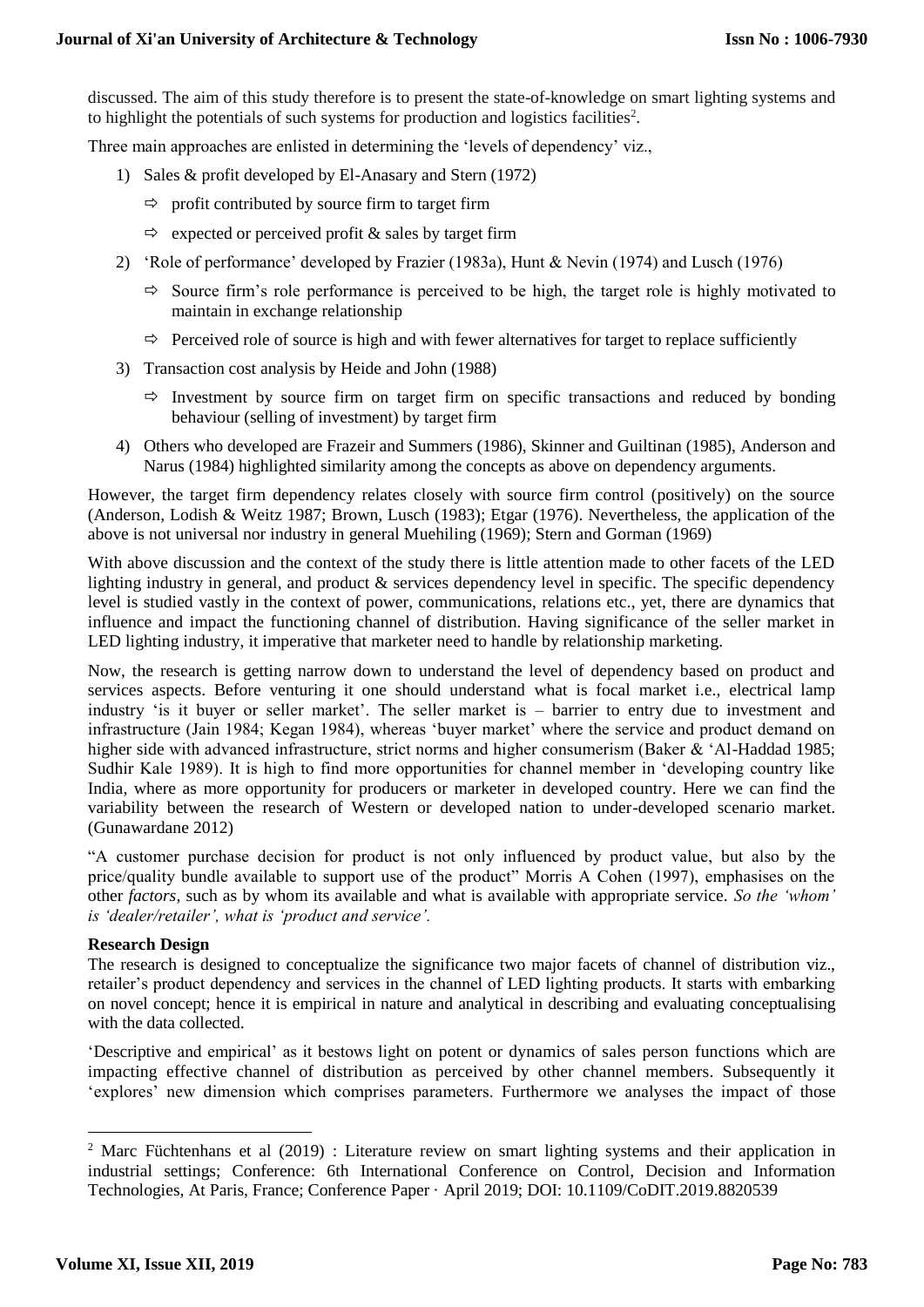factors on perceived effectiveness of the channel of distribution using various statistical tools. Hence, this is a descriptive explorative and analytical study which bring new dimension to the ever changing and challenging consumer lighting business environment. The duration of the study is 60 days and sample frame includes retailer and distributor who are the intermediaries the channel of distribution in lighting industry

## **Aim of the study**

The aim of the study is limited the synchronization of the two vital facts viz., dependency of product and service on the retailer; which is deemed to-be effectiveness of the channel of distribution. Here in this study, the aim is to understand the levels of the dependency and the level of the impact-ness on the channel of distribution in the lighting industry.

### **Importance & Need of the Study**

The critical factor which is deem to be essential in the determination of effectiveness of channel, which is level of dependency of product and service. As the Indian electrical market is seller market rather than buyers' market, hence it's necessary to know and understand the bottom line of influencing the intermediaries of LED lighting industry.

The retailer and distributor who are primary members of the channel of distribution, who constitute major cost of distribution, create space and time utility. The primary function of dealer/retailer and distributor is to buy product and sell to end customer, thus creating time and space utility and also by providing service (utility). However, their dependency on product what they trade is not undermined, and the impact is key on the service aspect of the channel of distribution. This raises couple of the research question, first to what level the product dependency is and how significant service is embedded into the effectiveness channel of distribution. If we plough deep into it, we can further narrow down more precisely – level of product dependency in functioning & relatively. *Per se* the service concerned we need to examine the level of expected and delivery of service to the *channel members* and how crucial is in success or collapse of the effectiveness of channel of distribution in lighting industry of Bangalore city.

#### **Statement of the problem**

At the outset as the Indian LED lighting industry is a seller market, unlike Western world, which is a buyer market, with encompassing of the consumerism, *Caveat Emptor* etc. Since, the market is Seller dominant, it becomes imperative to understand the levels of retailer dependency on the various facets viz., Product and services which are less mined with special reference to the consumer LED lighting industry. This study strives to abridge the theoretical concepts to explore new side dealer dependencies. It also exhibit the relation among the dynamics of the specified industry.

In this study, we have taken dealers perspective, focusing on dealer relationship with multiple manufacturer or marketer who compete with one another for dealer business. As Cook & Emerson (1984), the dealer and marketers relationship indirectly impacts the level of dealer dependency, through value of resource exchanged and value of shared resources from various alternatives.

#### **Objectives of the study**

From the above reviews and discussion precisely, below are the list of objectives of the study

- 1. To know the significance of service and product dependency as perceived by the retailer
- 2. To understand the Echelons product dependency of retailer and members of channel of distribution in lighting industry in Bangalore
- 3. To analyse the synergy of service and product dependency on the effectiveness on retailer in the channel of distribution

#### **Hypothesis of the study**

In this study focuses on the product dependency and service level assumed by retailer and distributor for building effective channel of distribution, which is measured by various factors. From the above discussion and objectives, we can come to below hypothesis to understand and conceptualize the aspects as below.

- 1. H1*a* : there is significant level of dependency of product on retailer the LED lighting industry
- 2. H2*a* : there is significant level of dependency of service on retailer the LED lighting industry
- 3. H3*a* : there is significant correlation among the levels of dependency of product and service levels on the effectiveness of channel of distribution in the LED lighting industry in Bangalore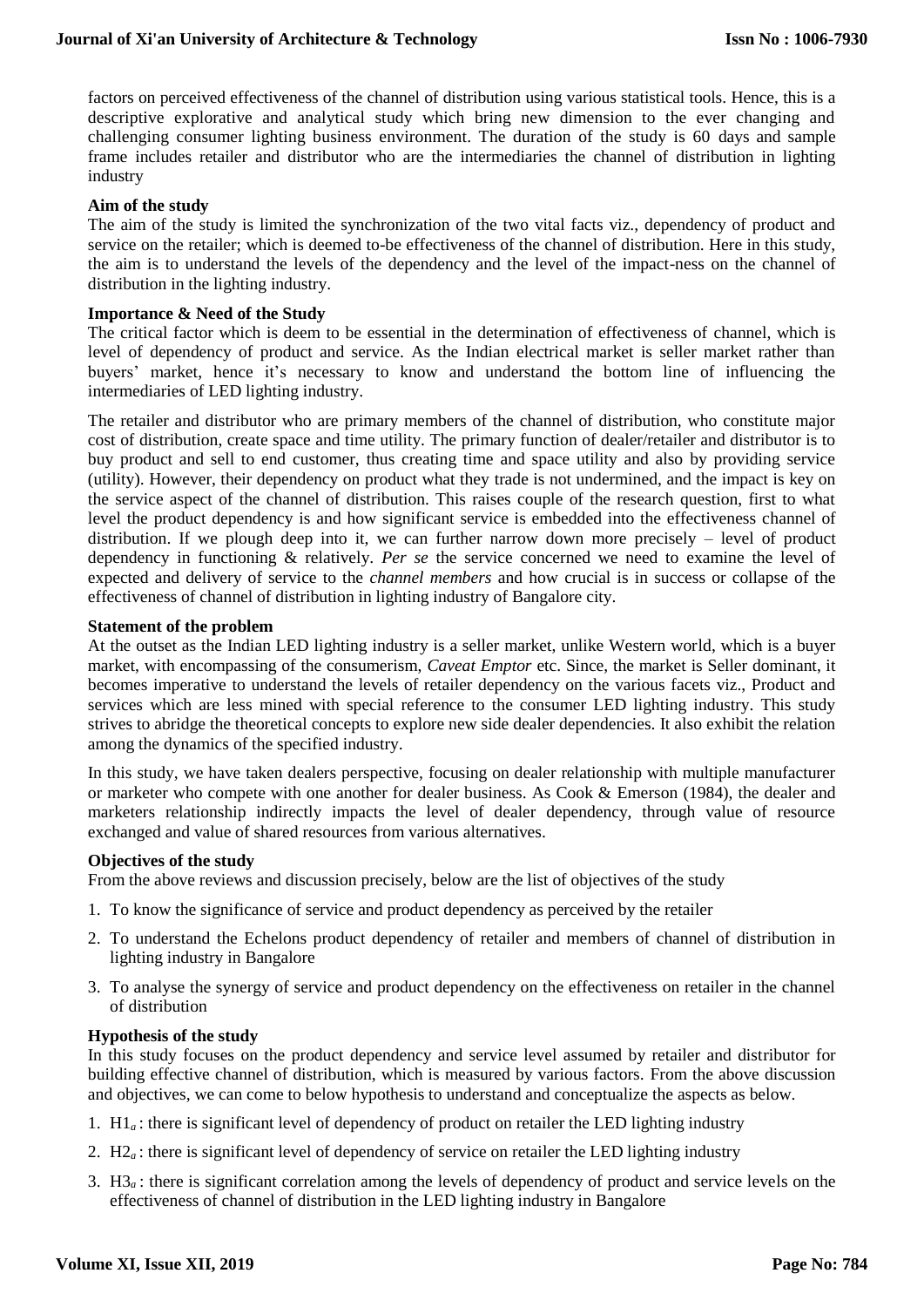# **Scope of the study**

The study is conducted with the main aim of establishing the significance of product dependency; services of retailer in channel of distribution the channel of LED consumer lighting products and determining the effectiveness. Here LED lighting industry primary comprises of consumer products such as domestic bulb, batten and panel sold in used in domestic household. The retailer covers, those reseller who sells consumer LED products in the city of Bangalore. Distributors, dealer and retailer in the context are within the frame of primary member of the channel of distribution of the industry. This study does not considers the direct and end consumers perception for the said parameters. The validation of study lies only on the usages of practical concepts with constructs of theoretical aspects.

## **Research Methodology**

This method more concentrated on the primary data so collected with structured the questionnaires with predetermined objective for building a theoretical model for understanding. It also endeavours to build the build the model based on quantitative perspective.

#### **Sources of data**

The study is first-hand in nature, therefore leading to more depends on primary data, however, many materials such as journal, association bulletins are referred for the study.

#### **Sampling design**

The 7 point Likert scale is administered to determined sample population based on the objectives of the study. The sample selected randomly which consists of dealers and retailer who operates in the city of Bangalore. Sample size is calculated as below, using Z score with 95%, infinite proportion formula. Nevertheless, the instruments are also tested with co-efficient of variance i.e., Cronbach Alpha, with >0.68 at 5% significant value (Nunnally 1978).

## **Analysis and interpretation**

The study is conducted with structured questionnaire with Cronbach Alpha i.e., Co-efficient of variation obtained at .68 which is implies the instruments are used sufficient and statistically significant.

# **Reliability Statistics**

| Cronbach's<br>Alpha | N of Items |
|---------------------|------------|
| .687                | 19         |

|                              | Questionnaire                     | <b>Scale Mean</b> |                 | Corrected   | Cronbach's    |
|------------------------------|-----------------------------------|-------------------|-----------------|-------------|---------------|
|                              | with relaynat                     | if Item           | Scale Variance  | Item-Total  | Alpha if Item |
| items                        | variable $X$ 's                   | Deleted           | if Item Deleted | Correlation | Deleted       |
| <b>Product Profitability</b> | Q1 VarX 1                         | 75.10             | 164.376         | .810        | .613          |
| Product Profitability1       | Q <sub>2</sub> Var <sub>X</sub> 1 | 74.91             | 182.134         | .432        | .657          |
| <b>Product Legacy</b>        | Q3 VarX2                          | 75.04             | 184.729         | .404        | .660          |
| Product Legacy1              | $Q4$ var $X2$                     | 75.03             | 166.335         | .783        | .617          |
| <b>Primary Product</b>       | $Q5$ var $X3$                     | 75.33             | 206.207         | $-.028$     | .707          |
| Primary Product1             | Q6 VarX3                          | 75.15             | 209.591         | $-.075$     | .709          |
| <b>Auxiliary Product</b>     | Q7 VarX4                          | 75.11             | 203.610         | .038        | .697          |
| <b>Auxiliary Product1</b>    | Q8 VarX4                          | 75.20             | 203.741         | .036        | .697          |
| <b>High Value Product</b>    | Q <sub>9</sub>                    | 75.30             | 207.859         | $-.051$     | .709          |
| Dependency on Product        | Q10 DV<br>(Product)               | 75.41             | 200.546         | .089        | .693          |

#### **Item-Total Statistics**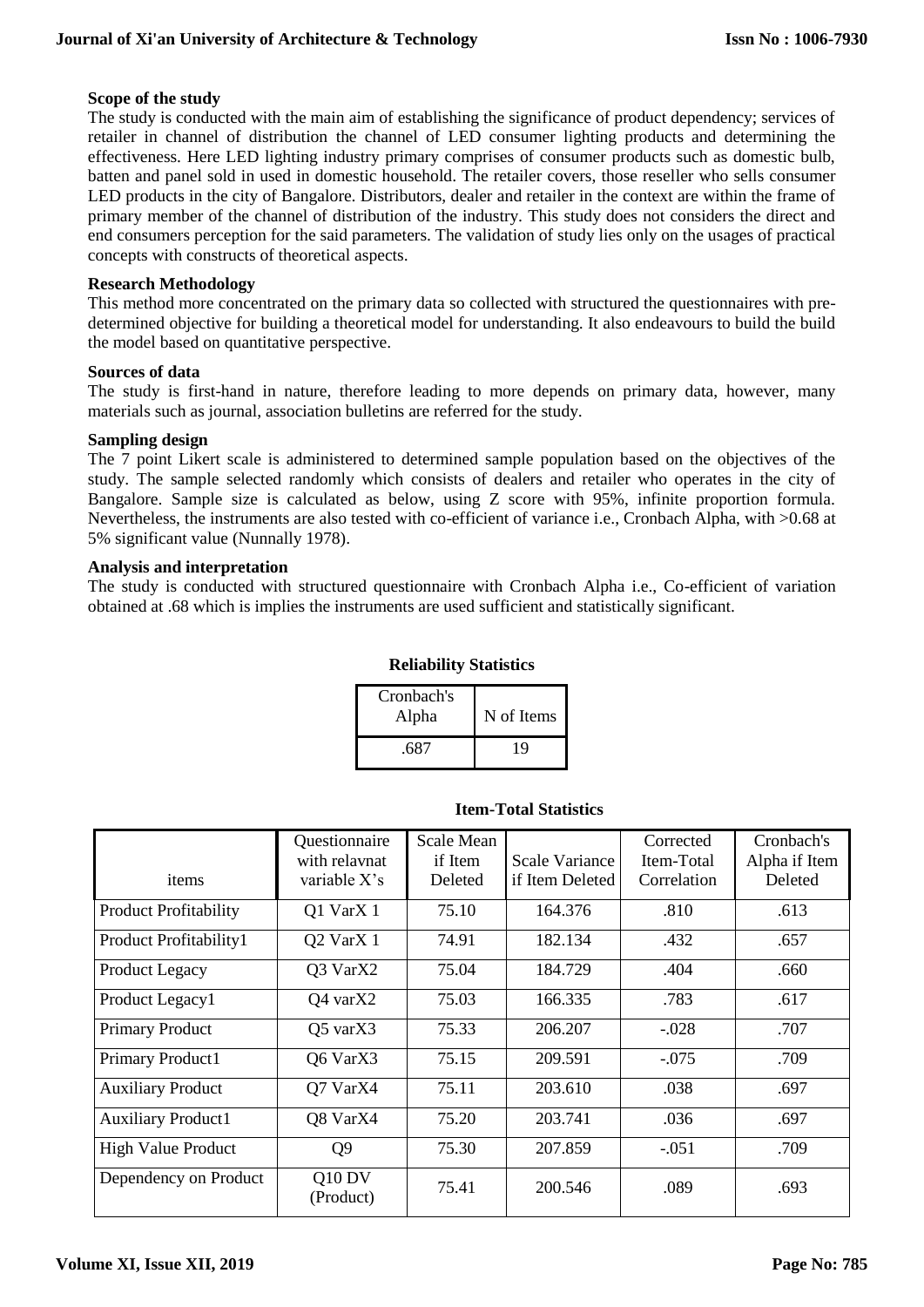# **Journal of Xi'an University of Architecture & Technology**

| Service Profitability    | Q11                        | 75.06 | 196.291 | .156    | .686 |
|--------------------------|----------------------------|-------|---------|---------|------|
| Service Profitability1   | Q12                        | 75.20 | 200.548 | .091    | .692 |
| Service Legacy           | Q13 VarX7                  | 74.70 | 205.103 | .011    | .699 |
| Service Legacy1          | Q14 VarX7                  | 75.10 | 164.376 | .810    | .613 |
| <b>Primary Service</b>   | Q15 VarX8                  | 75.24 | 195.983 | .165    | .685 |
| <b>Auxiliary Service</b> | Q16 VarX8                  | 75.12 | 200.783 | .096    | .691 |
| High value Service       | O17 VarX9                  | 75.35 | 207.288 | $-.040$ | .707 |
| High value Service1      | Q18 VarX9                  | 75.10 | 164.679 | .805    | .614 |
| Dependence on Service    | <b>Q19 DV</b><br>(Service) | 75.09 | 164.571 | .807    | .613 |

Over and above, the data set collected is significant in terms of *P*-value and normality with the KMO Bartlett's test

# **KMO and Bartlett's Test**

| Kaiser-Meyer-Olkin Measure of Sampling Adequacy. |                    | .604    |
|--------------------------------------------------|--------------------|---------|
| <b>Bartlett's Test of Sphericity</b>             | Approx. Chi-Square | 277.958 |
|                                                  | df                 | 36      |
|                                                  | Sig.               | .000    |

The objectives the study is understand the 'conflux of the product and service dependency level' with above specified objectives. We can notice from below the significant levels of each variables that are considered with help of 'rotated matrix and Principal Component Analysis'. This proves the 1<sup>st</sup> hypothesis that ': there is significant level of dependency of product on retailer the LED lighting industry

| <b>Component Matrix<sup>a</sup></b> |           |                |         |  |
|-------------------------------------|-----------|----------------|---------|--|
|                                     | Component |                |         |  |
|                                     | 1         | $\mathfrak{2}$ | 3       |  |
| <b>Product Profitability</b>        | .899      | $-.011$        | .119    |  |
| Product Profitability1              | .672      | $-154$         | $-.049$ |  |
| Product Legacy                      | .661      | .177           | $-.244$ |  |
| Product Legacy1                     | .915      | .069           | .127    |  |
| <b>Primary Product</b>              | $-.027$   | .207           | .892    |  |
| Primary Product1                    | $-.080$   | .576           | $-.008$ |  |
| <b>Auxulary Product</b>             | $-.030$   | .496           | $-.335$ |  |
| <b>Auxulary Product1</b>            | .060      | .591           | $-.108$ |  |
| <b>High Value Product</b>           | .063      | $-.570$        | $-136$  |  |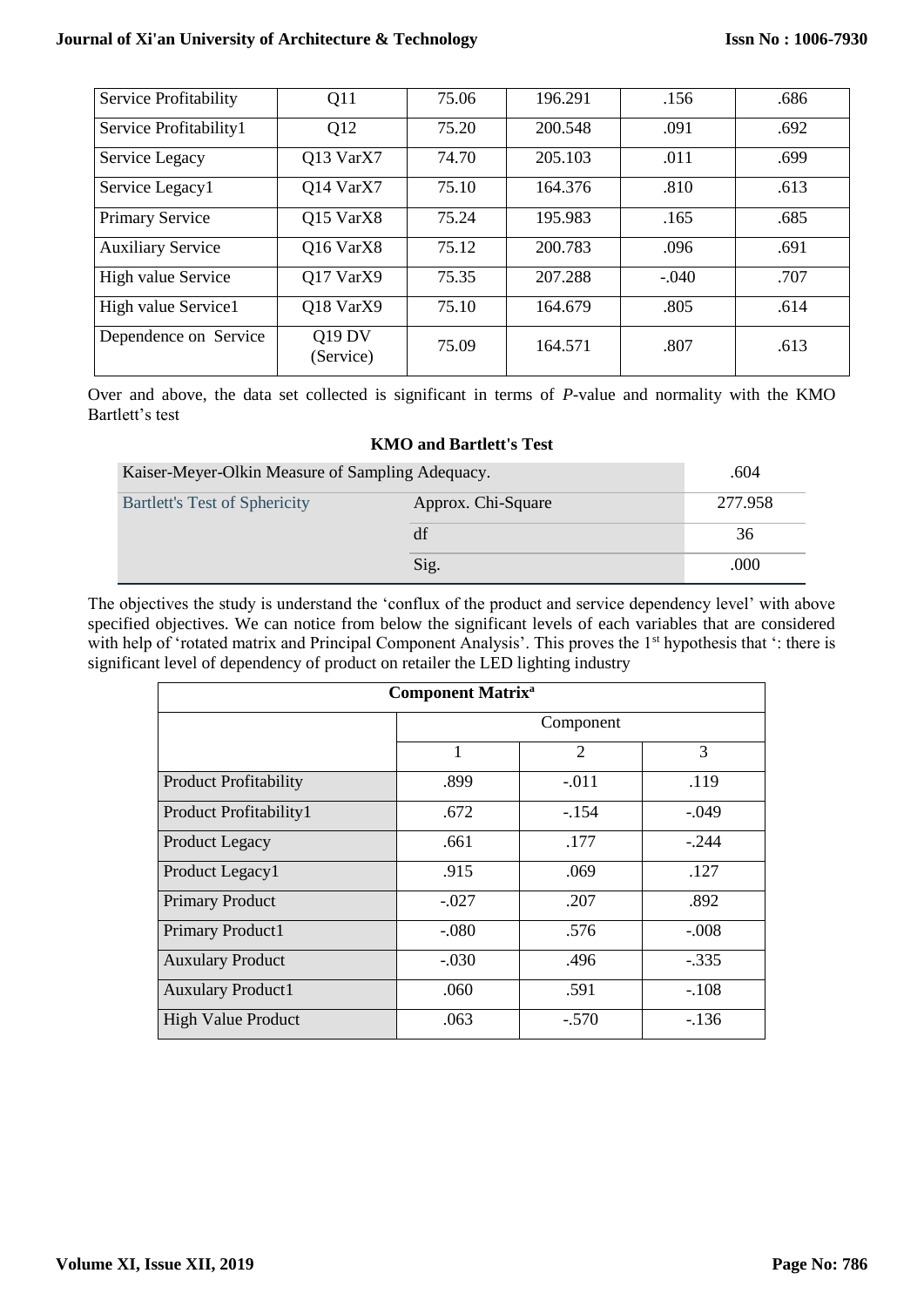



Further the Hypothesis *3rd* ': there is significant correlation among the levels of dependency of product and service levels on the effectiveness of channel of distribution in the LED lighting industry in Bangalore', is substantiated the PCA – the concentration all parameters are plotted in the same horizon. Barring 'product primary' which has highest Eigen value.

In the model creation, the Onyx tool used for preparing the below model with Parsimonious model fit and better RMSEA value in Absolute model fit. The following is conceptualized structural equation modelling depicting the over-all vitality of the relation exhibited in terms of variance and co-variance among (can be referred to the above table for q's and variable x's). It also signifies the dependency level of product and service (dependent variables), in the light of the independent factors as mentioned above.



#### **Discussion**

From the above analysis and model identification, we can say there is significant impact of both product and service level dependency on the channel of distribution in the LED lighting industry in Bangalore City. However, there are some items are deleted to adjust to model fit, and better conceptualize viz., High volume, service profitable and high volume service. This study exemplifies those factors – product and service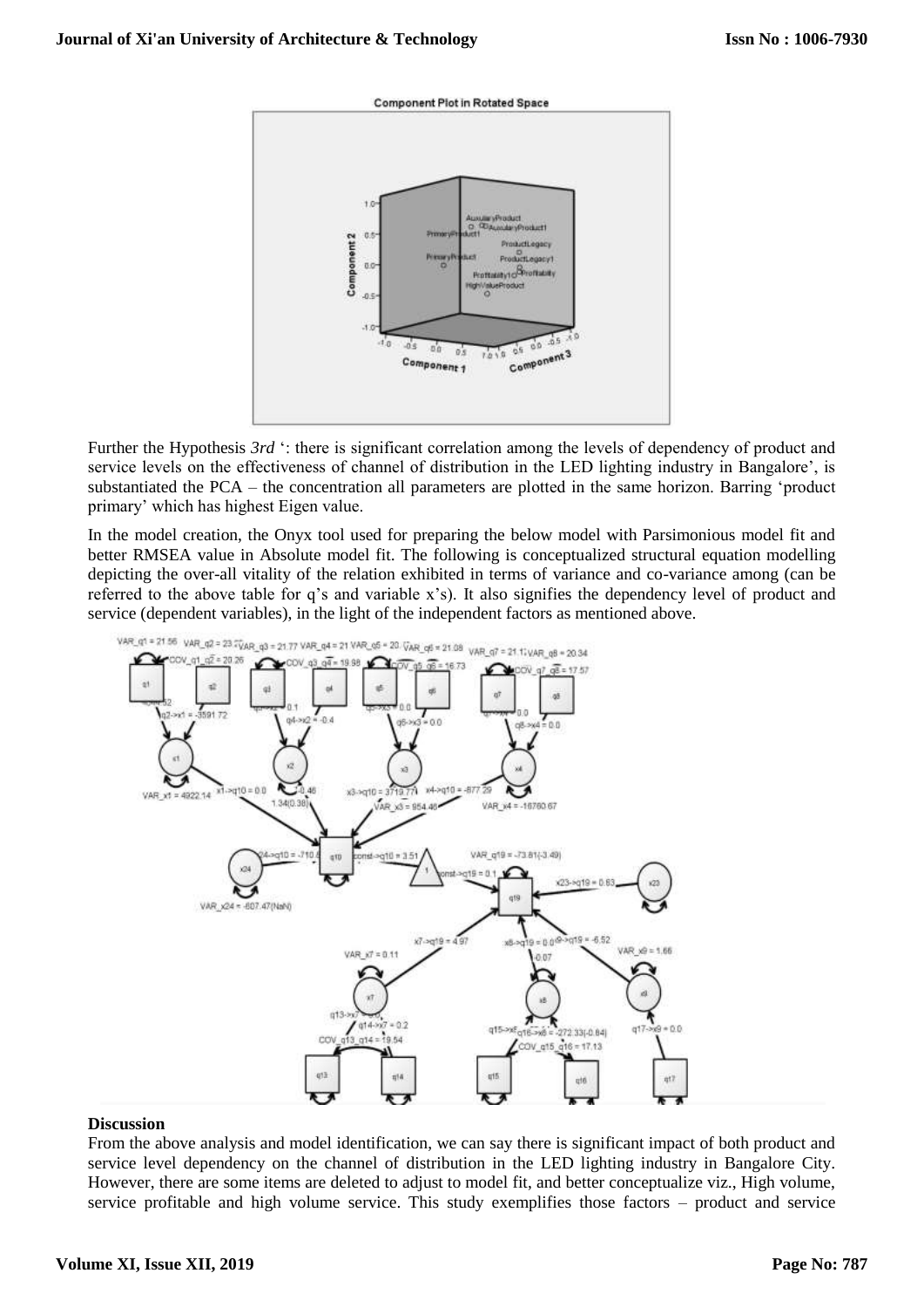dependency level by retailer in the channel of distribution, which was indeed less emphasised in general and seller market such as Indian consumer electrical lamp industry in specific.

## **Directions for further research**

Greater understanding of channel communication can help focus managerial efforts on vital communication flows which stimulate positive assessments of communication behaviours, and which stymie less beneficial/detrimental communication behaviours. Furthermore, researchers may better understand which dimensions of communication are more appropriate than others for potential inclusion in their theories and research. There are many findings on specified parameter which are challenging but also new boulevards for further validation can be done on other factors. The specified variables can be utilized to assess the communication flow in other industry and sector.

## **Conclusion**

The present work is an attempt to establish, once again, the positive relationship between communication and effectiveness of the channel of distribution. Since the significant change in the communication pattern in the changing channel of distribution in the lighting LED industry, the underlying the fact is that the communication need to bi-directional and more frequent.

## **References**

- Gunawardana, 'Channel Member's Power and Dependence as a Determinant for Performance of a Distribution Channel within a South Asian Developing Country, T.S.L.W Faculty of Management & Finance, University of Ruhuna, Sri Lanka gunawardana@badm.ruh.ac.lk, Int. J Sup. Chain. Mgt, Vol. 1, No. 2, September 2012, page 26-34
- Gary L. Frazier, James D. Gill, & Sudhir H. Kale , 'Dealer Dependence Levels and Reciprocal Actions in a Channel of Distribution in a Developing Country' Journal of Marketing Vol. 53 (January 1989), 50-69
- Morgan, RM & Hunt SD et al "The commitment –Trust theory of relationship marketing", Journal of marketing vol 58, PP 20-38, 1994.
- Stern, LW & Gorman, RH "conflict in distribution Channels; An exploration, Boston ; Houghton Mifflin company, 1969
- Adel El-Ansary & Louis W Stren, 'Measurement of Power', Journal of Marketing Research, 1972 (Feb), Vol 9, page 47 to 52.
- Emerson, Simon Richard M "power-dependence relation" American Socialogical review, 27 Feb 1962, page 31- 41.
- Simon, Herbert 'Notes on the observation & measurement of Powers'' Journal of policies, vol 15, nov 1953, page 500 - 518
- Moarris A Cohen, Seungin Whang : 'competing in product & service; A product life cycle model', Marketing Science, Vol 43, no.4, Aril 1997, page 535 – 546.
- Hund, Nevin et al "power in a channel of distribution: sources and consequences "Journal of marketing research 1974, may vol 11, pp 186 – 193.
- Michael Etgar, "Channel Domination and countervailing power in distribution channels", Journal of marketing Research, vol 13, Aug, page 254-262.
- Baker, Michael and Awad Al-Haddad "the contribution of marketing to economic growth in developing countries 1985, Journal of marketing, 48, winter, page  $11 - 29$
- Anderson, Erin. Leonard Lodish, and Barton Weitz (1987), 'Resource Allocation Behavior in Conventional Channels." Journal of Marketing Research, 24 (February), 85- 97.
- Jain, Subhash (1984), International Marketing Management. Belmont, CA: Kent Publishing Company.
- Keegan, Warren (1984), Multinational Marketing Management, 3rd ed. Englewood Cliffs, NJ: Prentice-Hall, Inc.
- Kotler, Philip, Marketing Management, 15th ed., NJ: Prentice-Hall, Inc.
- Lusch, Rob)ert (1976), "Sources of Power: Their Impact on Inter channel Conflict," Journal of Marketing Research, 13 (November), 283-90.